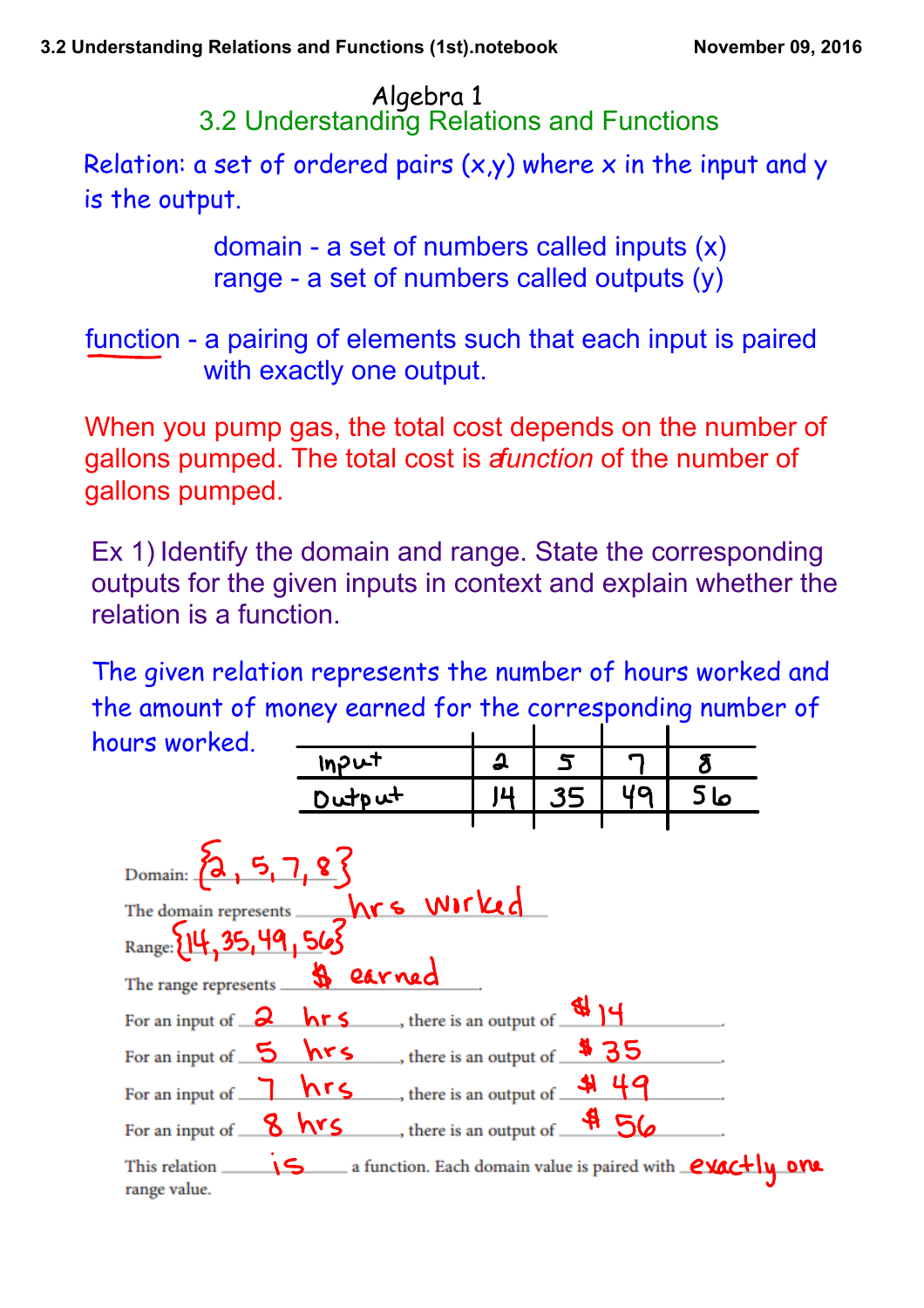# Mapping Diagrams

Note: an output can be paired with more than one input but no input is paired with more than one output



Function Not a Function<br>Le cach input goes blc 4 goes to both 263<br>to exactly one output

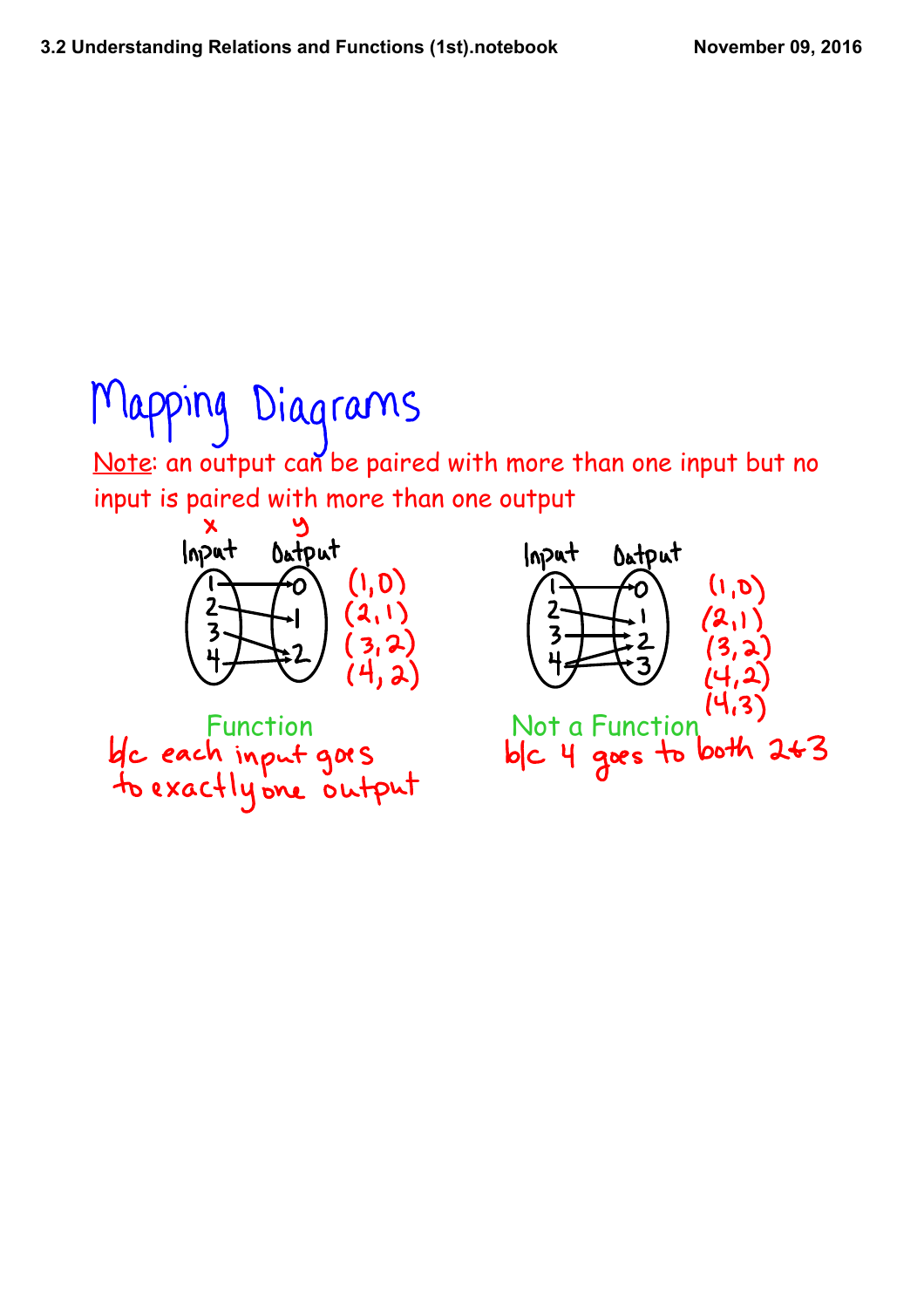### Tables

Note: an output can be paired with more than one input but no input is paired with more than one output

| ✕                          | <b>J</b> |
|----------------------------|----------|
| 4                          | صا       |
|                            | 3        |
|                            | ⊣        |
| $\blacksquare$<br>4        |          |
| $\boldsymbol{\mathcal{U}}$ |          |

| Inout  | $  -     +   8     2  $ |  |
|--------|-------------------------|--|
| Output | 02022                   |  |

| Not a Function   |  |  |
|------------------|--|--|
| $b(c - 4 can 4)$ |  |  |
| go to both 641   |  |  |

Function<br>each input goes to<br>exactly one output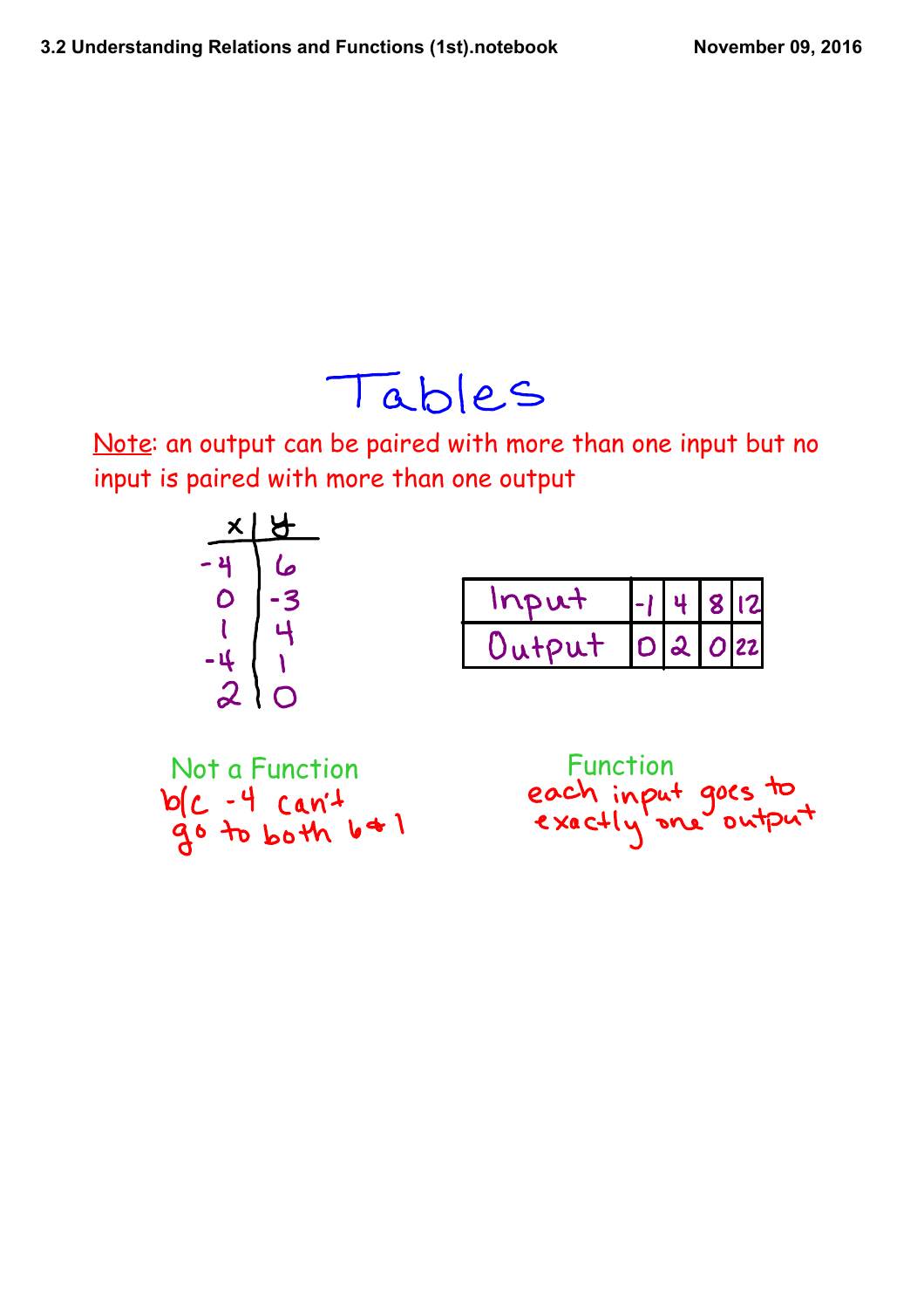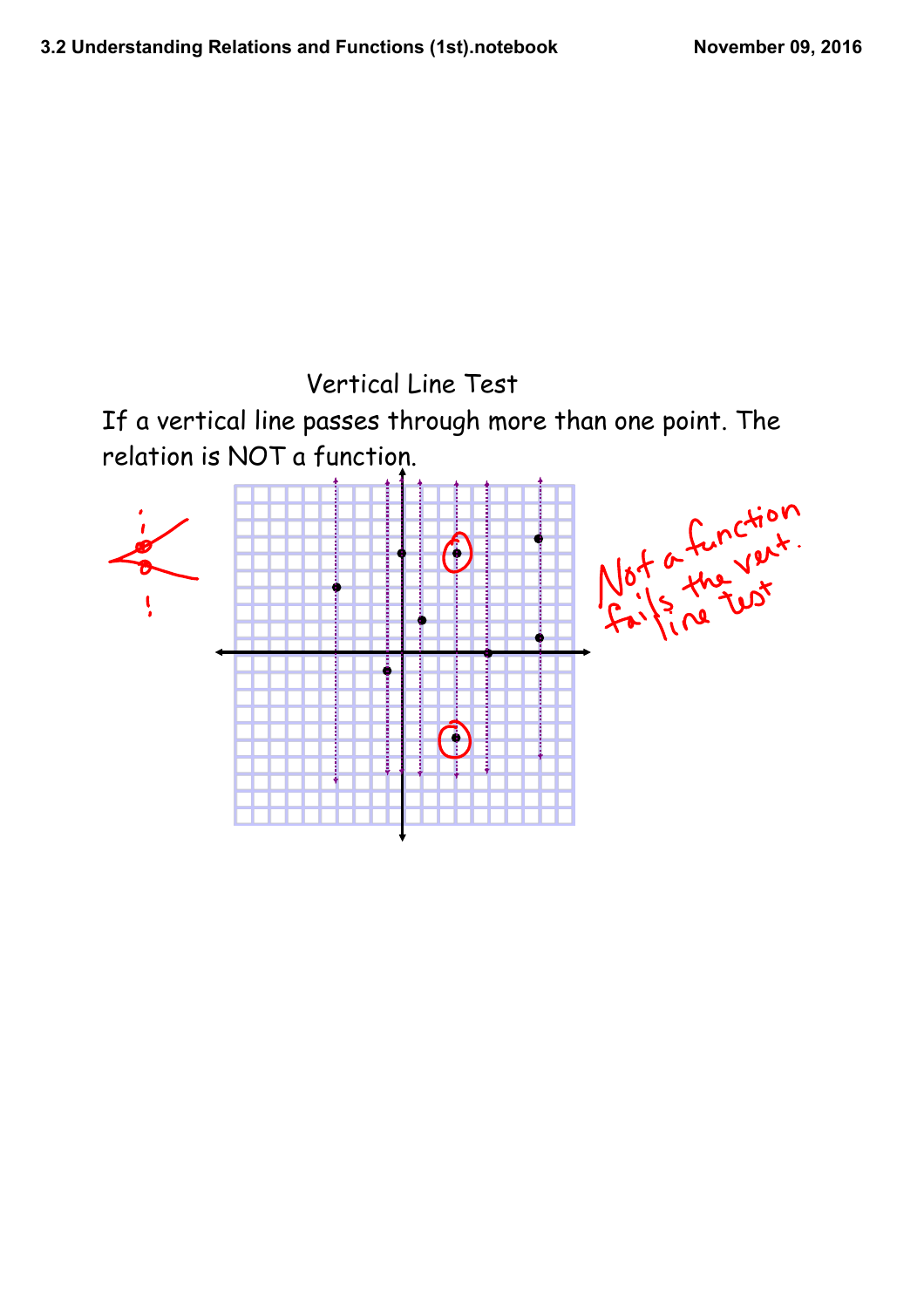### Graphs





Function Not a Function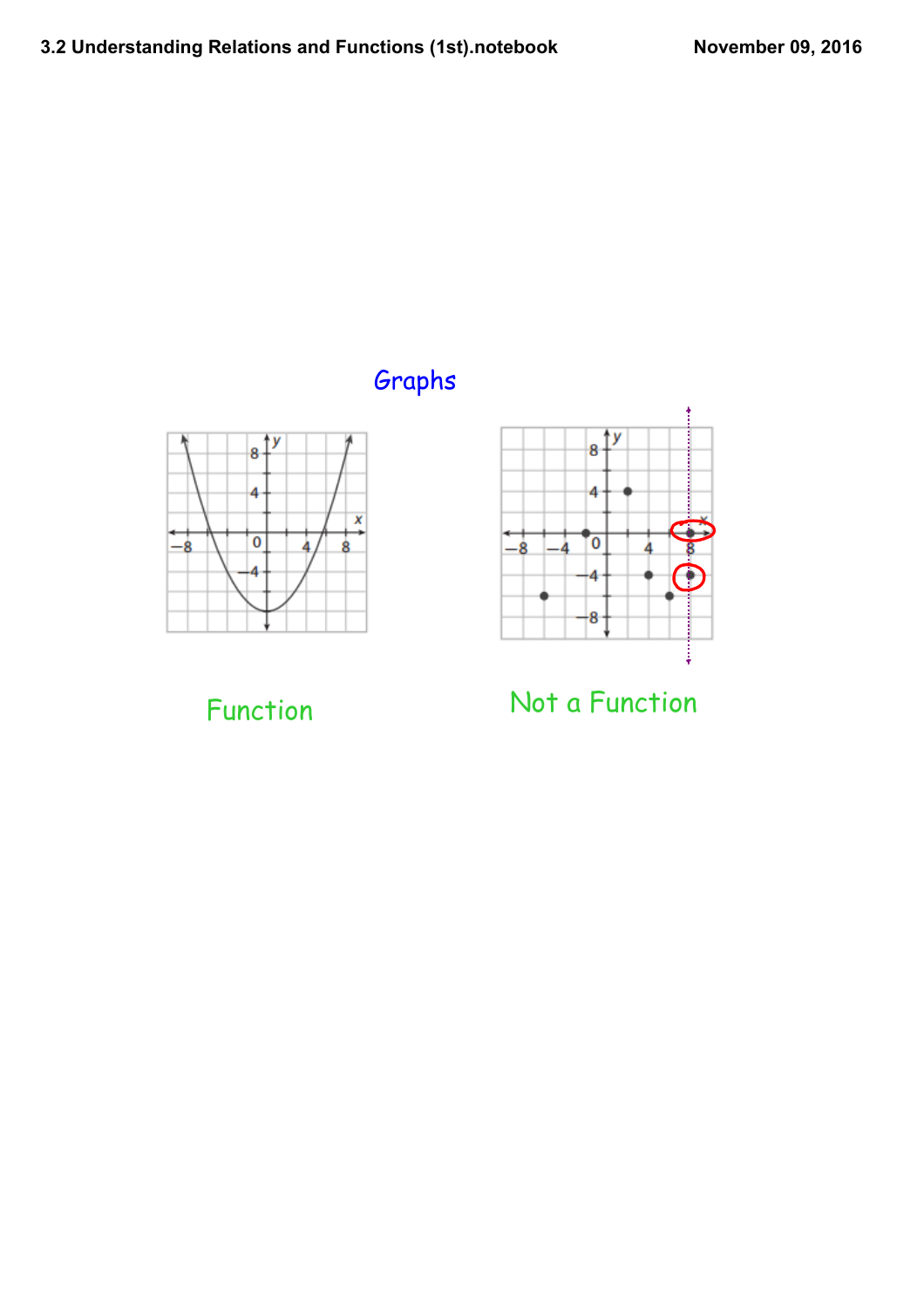#### Try this:

Express each relation as a table, graph and mapping diagram. Determine whether it's a function or not. Then give Domain and Range.